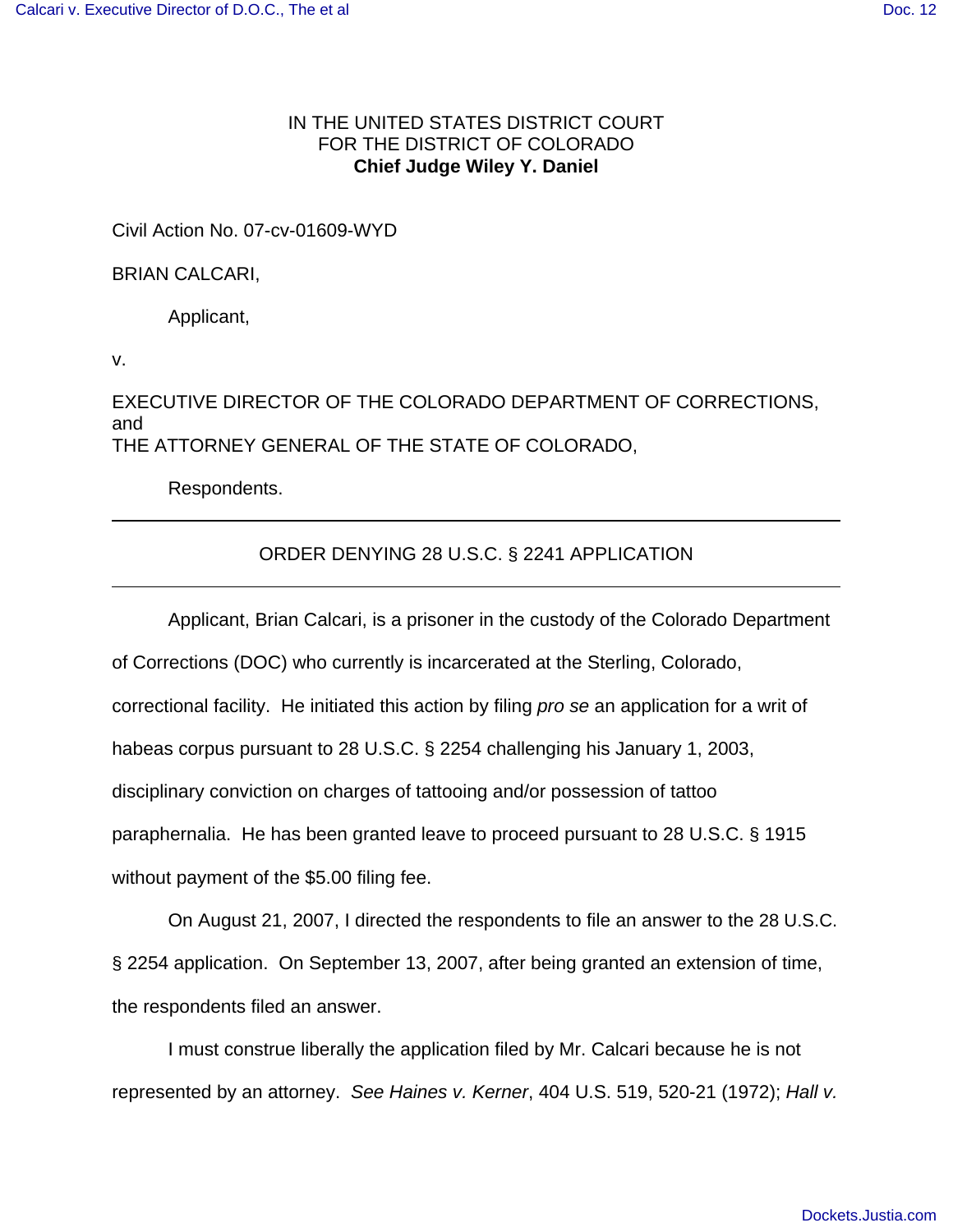*Bellmon*, 935 F.2d 1106, 1110 (10th Cir. 1991). However, I should not be an advocate for a *pro se* litigant. *See Hall*, 935 F.2d at 1110. After reviewing the entire file, I find that an evidentiary hearing is not necessary. For the reasons stated below, the 28 U.S.C. § 2254 application will be treated as an application pursuant to 28 U.S.C. § 2241, and will be denied.

### I. Factual and Procedural Background

Mr. Calcari was sentenced to the custody of the DOC following his 1996 convictions for murder accessory, assault, and assault accessory. On December 20, 2002, DOC officers were conducting random cell searches at the Fort Lyon, Colorado, correctional facility, where Mr. Calcari then was incarcerated. While searching cell number 201 in cell house 7, corrections officers, J. Jaramillo and T. Ruiz, discovered a tattoo gun, several needles, eraser tops, a black ink pen, a pair of rubber gloves, and a bottle of black ink. The tattoo paraphernalia was discovered hidden in the false ceiling in a cell assigned to four inmates, including Mr. Calcari, who on December 21, 2002, admitted ownership of these items. *See* answer, ex. A. Possession of tattoo paraphernalia expressly was prohibited by the DOC's Code of Penal Discipline. *See* application, ex. A (*Calcari v. Herrera*, No. 05CA1165 (Colo. Ct. App. Oct. 13, 2006) (not published)) at 1.

On December 30, 2002, Mr. Calcari was served with a notice of charge, charging him with a class II rule 20 violation of the Code of Penal Discipline, i.e., tattooing and/or possession of tattoo paraphernalia. Because he originally was served with a notice of charge lacking a supervisor's signature, the DOC, after discovering this omission, served Mr. Calcari two hours later with a properly executed copy of the notice.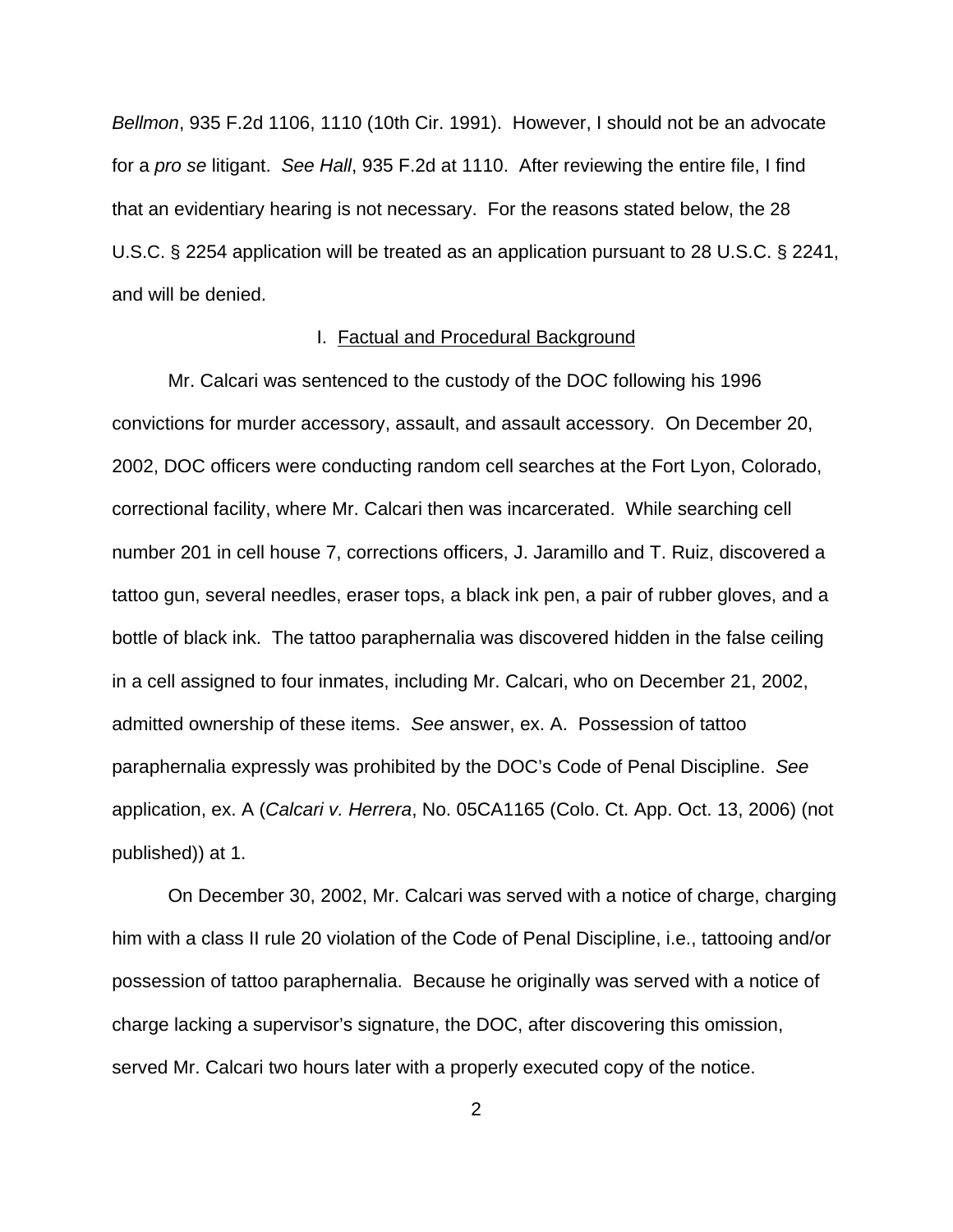At a hearing on January 2, 2003, Mr. Calcari pleaded guilty to the disciplinary charge, and presented no witnesses or evidence. He admitted at the hearing that the tattoo paraphernalia was his. He testified on the record that his plea was knowing and voluntary. He was found guilty as charged, and sentenced to ten days of punitive segregation and to thirty days' loss of privileges. *See* answer, ex. B. Mr. Calcari was held in punitive segregation from January 2 to 15, 2003.

On January 7, 2003, Mr. Calcari appealed the disciplinary conviction pursuant to Code of Penal Discipline procedures. After considering Mr. Calcari's appeal, including listening to the tape recording of the disciplinary hearing, a hearing officer on March 4, 2003, upheld the disciplinary conviction. The hearing officer found that all procedures at Mr. Calcari's disciplinary hearing were followed appropriately, that an amended notice of charge was served on him in a timely and proper manner, that from January 2 to 12, 2003, Mr. Calcari was in punitive segregation at Bent County Correctional Facility, and that from January 13 to 15, 2003, he was at Bent County Correctional Facility awaiting placement review, approval through the DOC's central office, and transport to the Fort Lyon Correctional Facility. *See* answer, ex. C at 2. On March 6, 2003, Mr. Calcari received a copy of the denial of his appeal.

On March 13, 2003, Mr. Calcari initiated an action pursuant to Rule 106(a)(4) of the Colorado Rules of Criminal Procedure in Bent County District Court, requesting judicial review of the disciplinary proceedings. In the Colo. R. Crim. P. 106(a)(4) action, he alleged three claims: (1) that the officers who found the tattoo paraphernalia did not fill out the shakedown slip correctly because they failed to include his room and DOC number, (2) that the supervisor did not sign and certify the first notice of charge served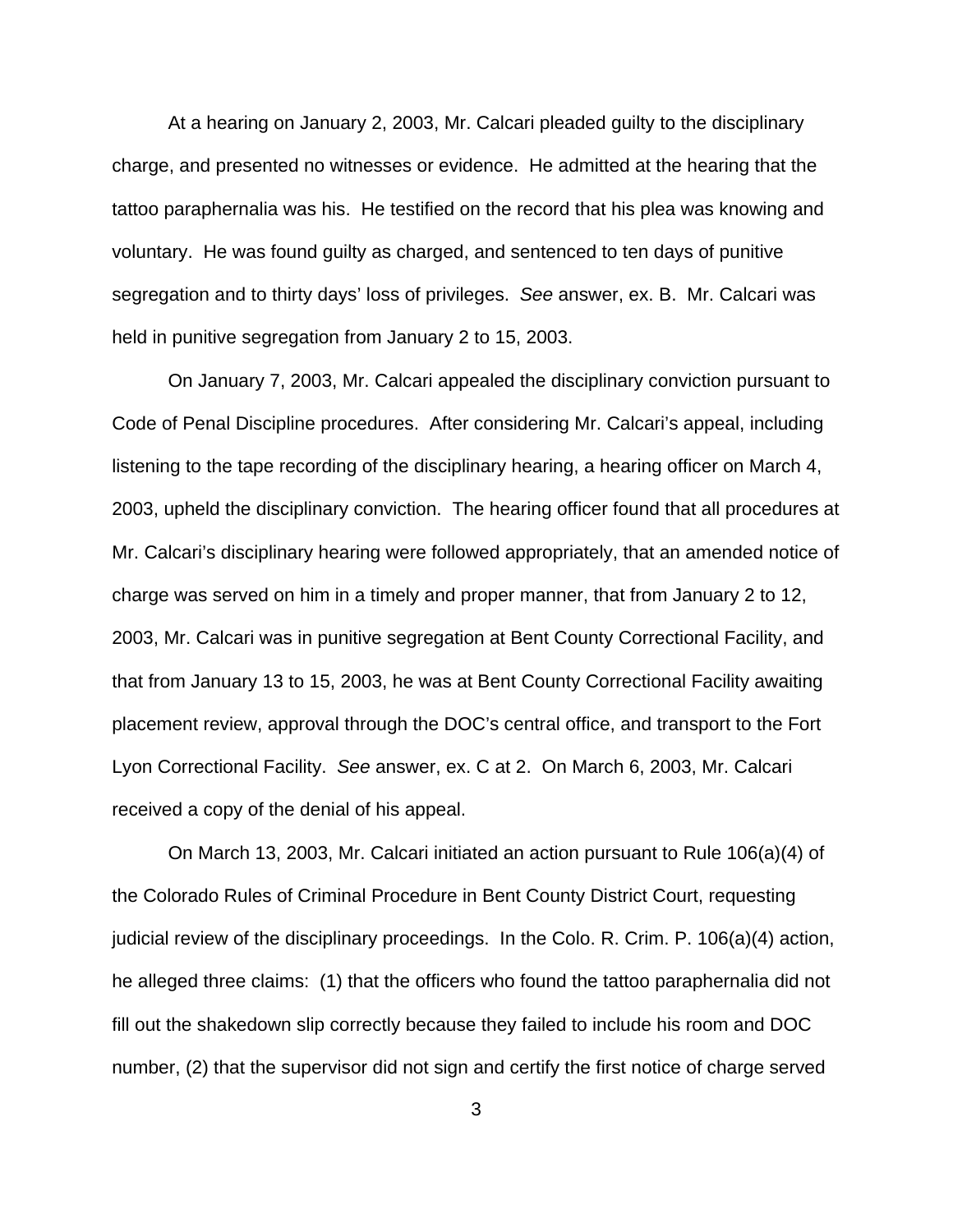on him, and (3) that he spent three extra days in segregation beyond the ten-day period of punitive segregation imposed at his disciplinary hearing. *See* answer, ex. D at 3; *see also* application, ex. A (No. 05CA1165) at 3-5.

The district court denied his claims, and upheld the DOC's disciplinary conviction. On October 12, 2006, the Colorado Court of Appeals affirmed the district court's decision, declining to consider Mr. Calcari's third claim concerning the extra three days he spent in segregation because judicial review under Colo. R. Crim. P. 106(a)(4) is limited to judicial and quasi-judicial action and during those three days Mr. Calcari was awaiting placement review, approval through the DOC's central office, and transport back to the Fort Lyon Correctional Facility, all events the appeals court found resulted from administrative or ministerial action by the DOC. *See* application, ex. A (No. 05CA1165) at 5-6. On July 10, 2006, the Colorado Supreme Court denied certiorari review.

On July 23, 2007, Mr. Calcari submitted the instant habeas corpus application to this court, which filed the application on July 31, 2007. He asserts three claims:

> 1. That corrections officers, J. Jaramillo and T. Ruiz, failed to indicate his room and DOC number on his shakedown slip;

2. That his due process rights were violated because the reviewing supervisor failed to follow procedure in signing and certifying the initiating employee's summary statement, and;

3. That his prolonged retention in punitive segregation and failure to vacate the conviction after the sanctions had expired violated his rights to due process and cruel and unusual punishment.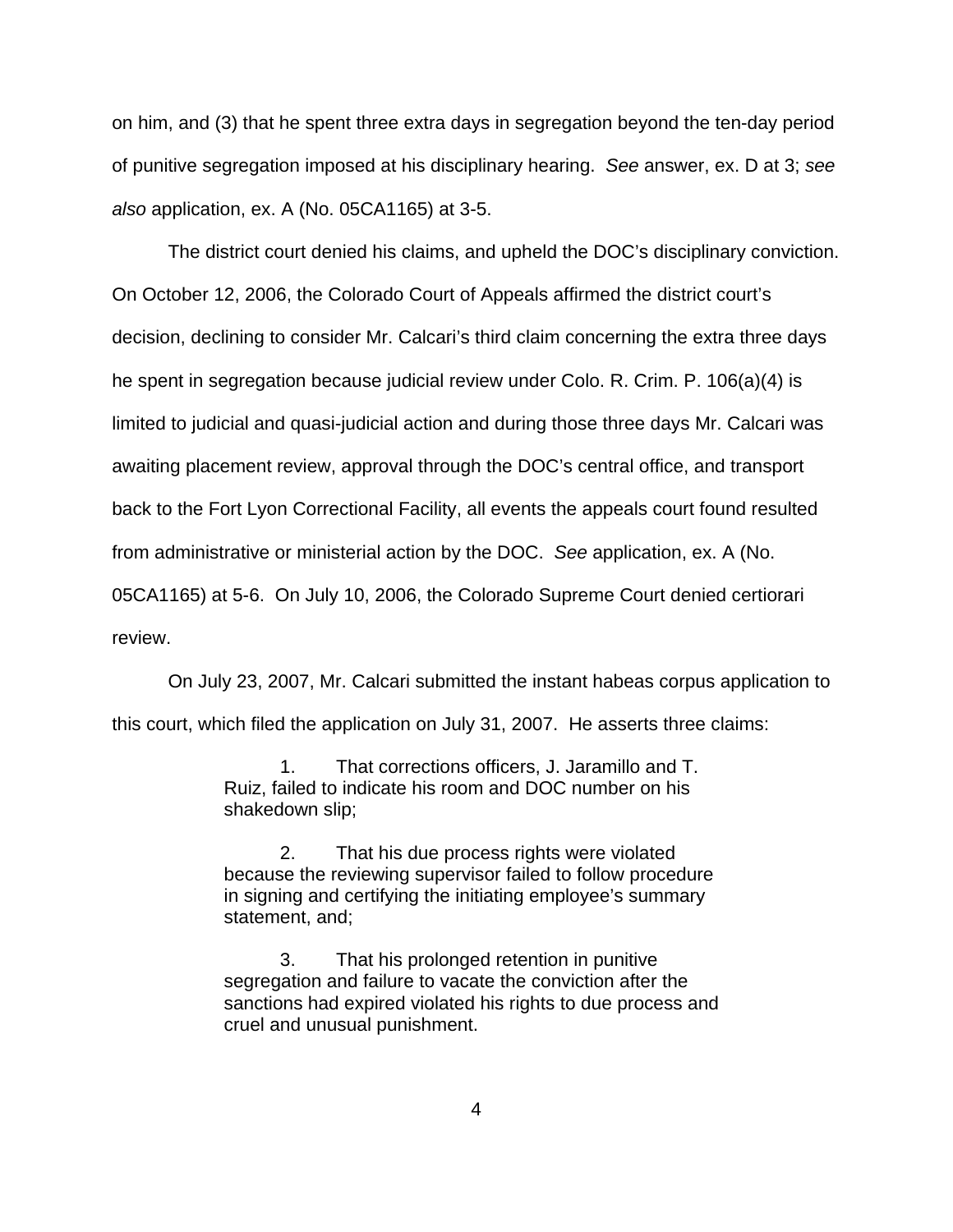#### II. Analysis

At the threshold, I note that although Mr. Calcari originally filed his application under 28 U.S.C. § 2254, his application more properly is construed as an application under 28 U.S.C. § 2241 because he challenges the fact or duration of the execution of his sentence, rather than the validity of his underlying sentence or conviction. *See Montez v. McKinna*, 208 F.3d 862, 865 (10th Cir. 2000).

In his application, Mr. Calcari alleges that he lost good- and earned-time credits as a result of his disciplinary conviction. However, a review of the disposition of charges, *see* answer, ex. B, indicates that the only disciplinary penalties imposed upon Mr. Calcari were ten days of punitive segregation and thirty days' loss of privileges, i.e., gym, yard, library, visiting, and canteen limited to hygiene only. Therefore, Mr. Calcari's reference to the loss of good-and earned-time credits is unclear. I can only speculate that Mr. Calcari does not refer to any credits forfeited as a direct result of his disciplinary conviction, but rather to the loss of opportunity to be eligible for time deductions following his disciplinary conviction.

The Constitution guarantees due process when a person is to be deprived of life, liberty, or property. *See Templeman v. Gunter*, 16 F.3d 367, 369 (10th Cir. 1994). The fact that Mr. Calcari may have been denied good- and earned-time credits did not deprive him of life or property. Therefore, the due process claim Mr. Calcari asserts in this action depends upon the existence of a constitutionally protected liberty interest.

The existence of a constitutionally protected liberty interest depends upon the nature of the interest asserted. *See Sandin v. Conner*, 515 U.S. 472, 480 (1995). A prisoner is not entitled to any procedural protections in the absence of a grievous loss.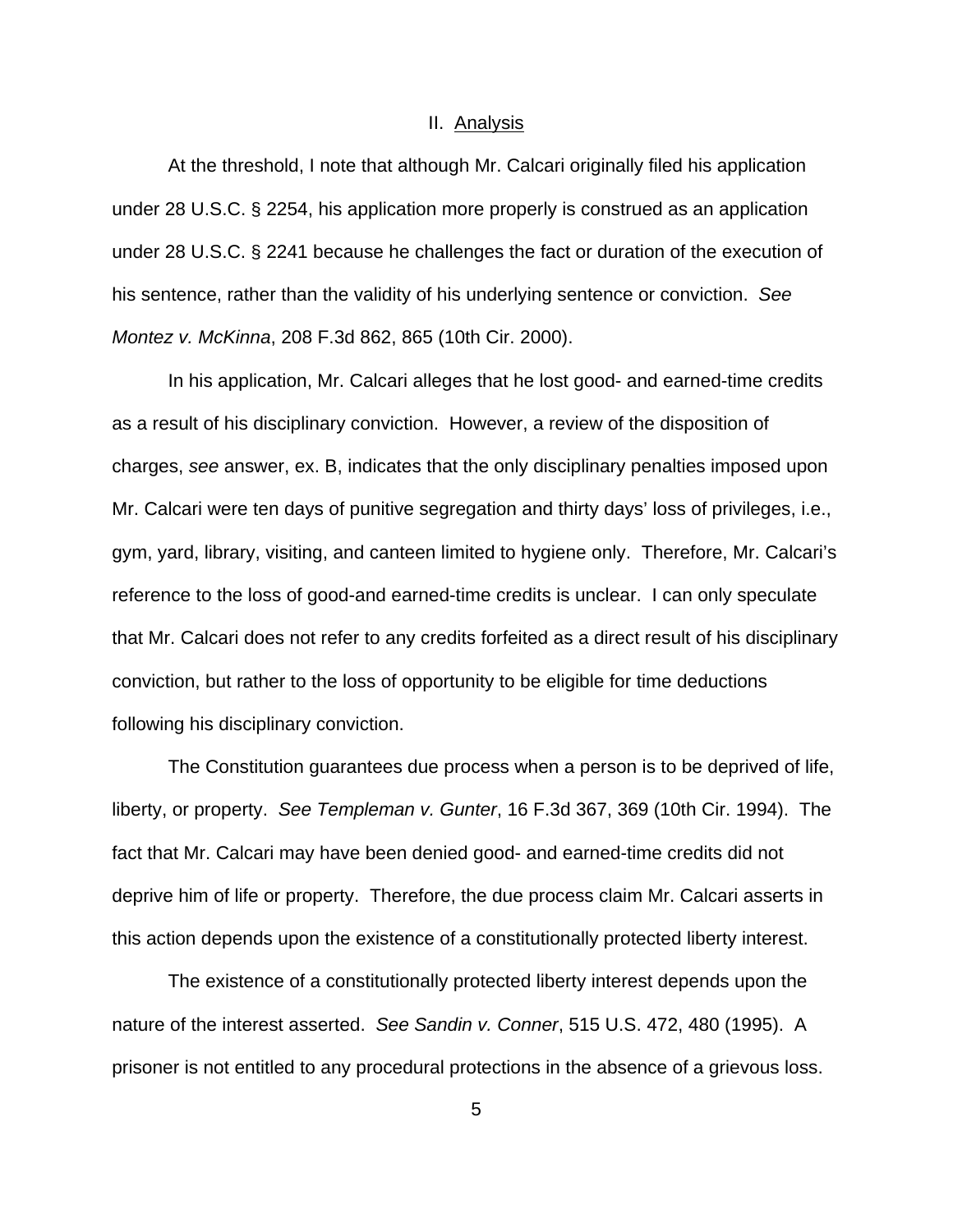*See Morrissey v. Brewer*, 408 U.S. 471, 481 (1972). Generally, a liberty interest protected by due process may arise under the United States Constitution or state law. *See Sandin*, 515 U.S. at 483-84. State law may create a liberty interest if it imposes an "atypical and significant hardship on the inmate in relation to the ordinary incidents of prison life." *Id.* at 484. State law also may create a liberty interest if the action inevitably will affect the length of the prisoner's confinement. *See id.* at 487.

There is no constitutional right to good- and earned-time credits. *See Wolff v. McDonnell*, 418 U.S. 539, 557 (1974). Colorado law also has not created a liberty interest in good- or earned-time credits. *Fogle v. Pierson*, 435 F.3d 1252, 1262 (10th Cir. 2006) (no right to earned-time credits); *Templeman*, 16 F.3d at 370 (no right to good- or earned-time credits); *Kodama v. Johnson*, 786 P.2d 417, 419 (Colo. 1990) (en banc) (no right to good-time credits); *People v. Turman*, 659 P.2d 1368, 1371 (Colo. 1983) (en banc) (same).

In Colorado, the deprivation of good-time credits does not affect the fact or duration of an inmate's confinement because good-time credits do not constitute service of an inmate's sentence; such credits accrued by an inmate simply affect his or her parole eligibility date. *Rather v. Suthers*, 973 P.2d 1264, 1266-67 (Colo. 1999) (en banc); *Meyers v. Price*, 842 P.2d 229, 232 (Colo. 1992) (en banc); *Thorson v. Colorado Dep't of Corrections*, 801 P.2d 540, 541 (Colo. 1990) (en banc). Respondents contend, and Mr. Calcari does not dispute, that he already has passed his parole eligibility date. Because good-time credits only relate to the determination of an inmate's parole eligibility date, and Mr. Calcari already is parole eligible, the award of additional goodtime credits has no effect on him.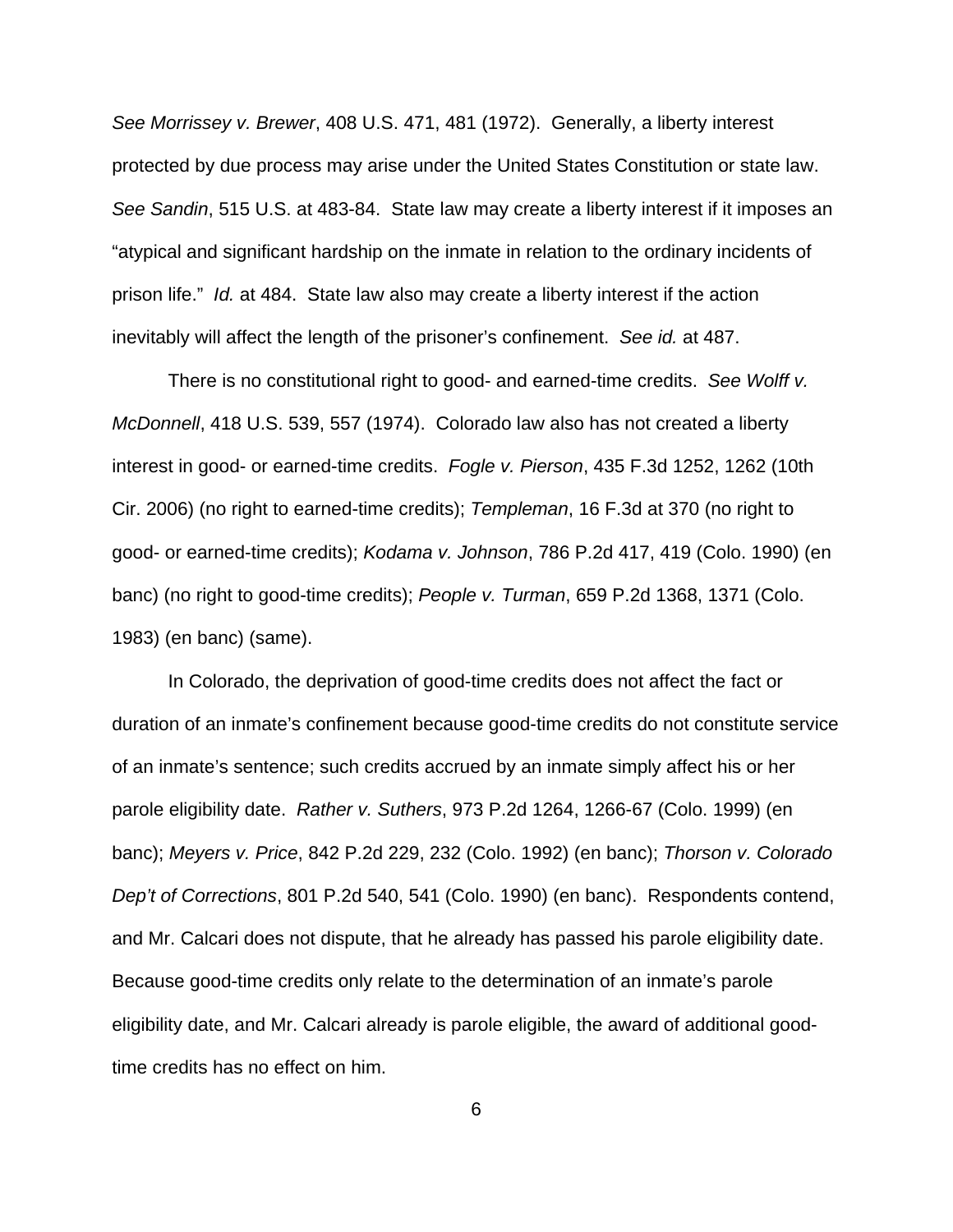Likewise, the loss of earned-time credits do not affect the fact or duration of Mr. Calcari's confinement. The DOC may refuse to grant earned-time credit at any time for any reason. *Templeman*, 16 F.3d at 370. There is no provision in Colorado law that entitles an inmate to a deduction from his sentence for good behavior or progress in rehabilitation. *Rather*, 973 P.2d at 1266; *People v. Alderman*, 720 P.2d 1000, 1001-02 (Colo. App. 1986) (citing *Turman*, 659 P.2d 1368). The department of corrections retains the authority to grant or deny the award of earned-time credits. *Renneke v. Kautzky*, 782 P.2d 343, 344-45 (Colo. 1989) (en banc); *Bynum v. Kautzky*, 784 P.2d 735, 736 (Colo. 1989) (en banc). Therefore, any denial of good- and earned-time credits would not deprive Mr. Calcari of a liberty interest.

Mr. Calcari argues that his disciplinary conviction should be vacated because his due process rights were violated when officers J. Jaramillo and T. Ruiz failed to indicate his room and DOC number on his shakedown slip and the reviewing supervisor failed to follow procedure in signing and certifying the initiating employee's summary statement. To the extent Mr. Calcari alleges that the prison disciplinary proceedings did not comply with the requirements established by the United States Supreme Court in *Wolff v. McDonnell*, 418 U.S. 539 (1974), the claim is without merit. A review of an applicant's disciplinary proceeding is "limited to whether the three steps mandated by *Wolff* were followed and whether there was some evidence to support the disciplinary committee's findings." *Mitchell v. Maynard*, 80 F.3d 1433, 1445 (10th Cir. 1996). *Wolff* held that adequate due process at a prison disciplinary hearing requires only that a prisoner be provided with advance written notice of the charges, an opportunity to call witnesses and present documentary evidence in his defense if doing so would not be unduly hazardous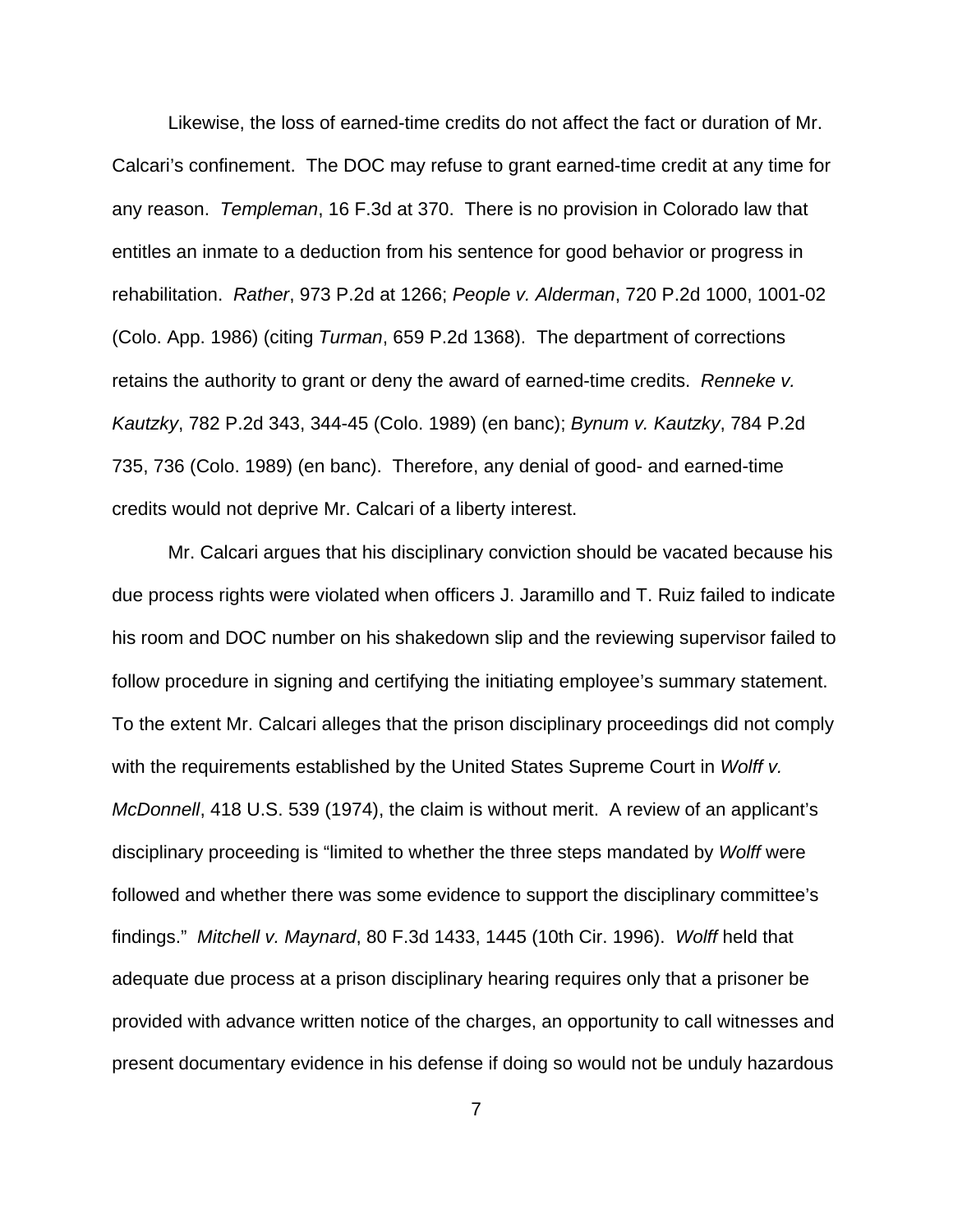to institutional safety or correctional goals, and a written statement by the factfinders of the reasons for the decision and the evidence on which they relied. *Id.* at 563-567; *see also Superintendent v. Hill*, 472 U.S. 445, 454 (1985). There is no indication in the file that the prison disciplinary hearing did not comply with the requirements established by the Supreme Court in *Wolff*.

Mr. Calcari also contends that his due process rights were violated because he spent three extra days in segregation beyond the ten-day period of punitive segregation imposed at his disciplinary hearing. Mr. Calcari does not dispute that the additional three days from January 13 to 15, 2003, were spent awaiting placement review, approval through the DOC's central office, and transport the Fort Lyons Correctional Facility, as found by the administrative officer on Mr. Calcari's appeal from his disciplinary conviction. *See* answer, ex. C at 2. Having to spend three days in segregation due to administrative actions does not rise to the level of an "atypical and significant hardship on the inmate in relation to the ordinary incidents of prison life." *See Sandin*, 515 U.S. at 483-84. Moreover, those three days do not appear to affect the length of Mr. Calcari's confinement. *See id.* at 487. Therefore, Mr. Calcari fails to allege facts that could support an arguable due process claim.

Lastly, Mr. Calcari's claim that he was subjected to cruel and unusual punishment because of the three extra days he spent in segregation is a conditions-of-confinement claim not cognizable in a habeas corpus proceeding. Therefore, I decline to address it.

### III. Conclusion

For the reasons stated above, habeas corpus relief will be denied. Accordingly, it

8

is